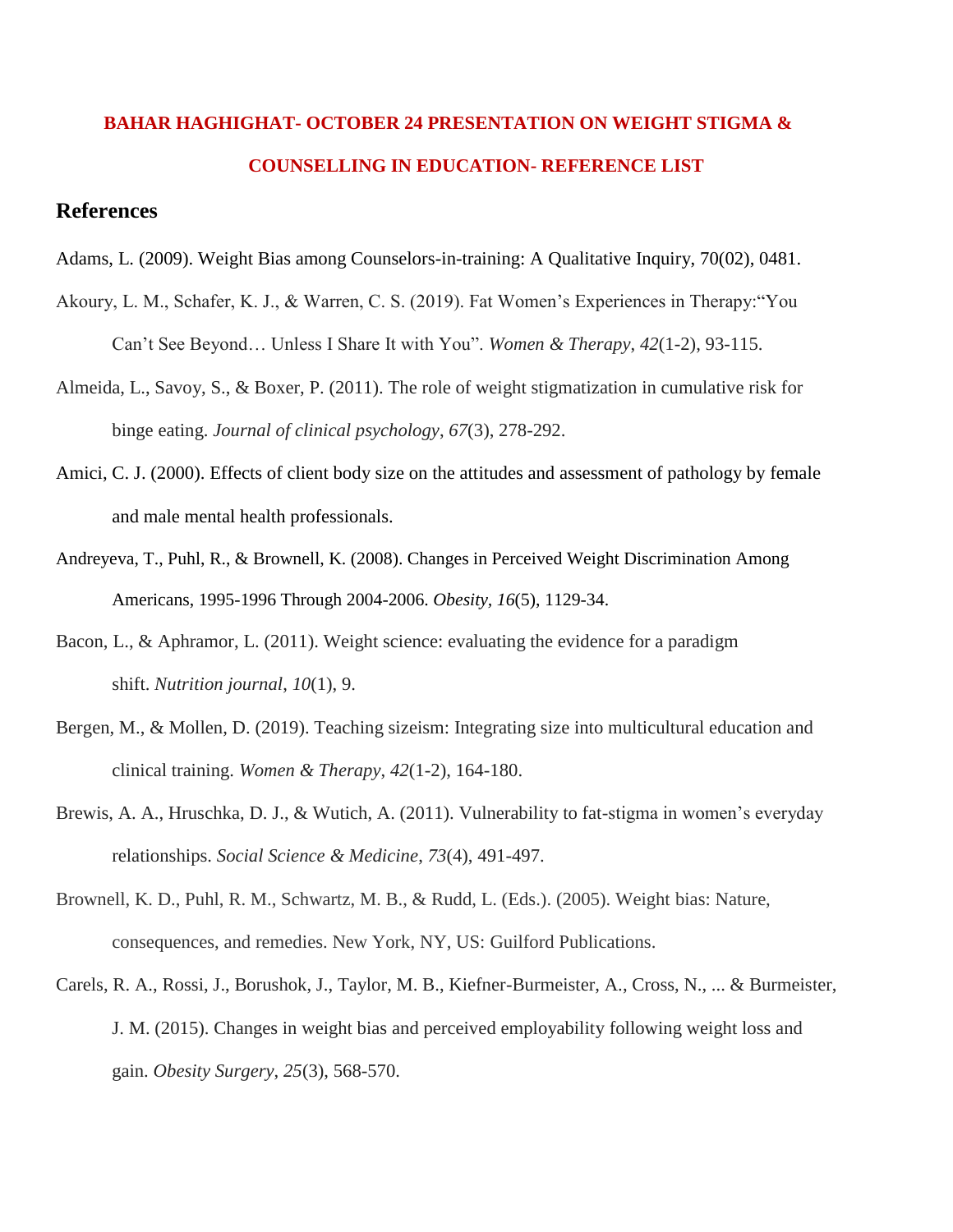- Chen, E. Y., & Brown, M. (2005). Obesity stigma in sexual relationships. *Obesity Research*, *13*(8), 1393-1397.
- Daghofer, D. (2013). From weight to well-being: Time for shift in paradigms. A discussion paper on the inter-relationships among obesity, overweight, weight bias, and mental well-being. Vancouver, BC:[BC] Provincial Health Services Authority. Retrieved from http://www. phsa. ca/populationpublic-health-site/Documents/W2WBTechnicalR eport\_20130208FINAL. pdf.
- Davis-Coelho, K., Waltz, J., & Davis-Coelho, B. (2000). Awareness and prevention of bias against fat clients in psychotherapy. *Professional Psychology: Research and Practice, 31*(6), 682-684.
- Durso, L., Latner, J., & Hayashi, K. (2012). Perceived Discrimination Is Associated with Binge Eating in a Community Sample of Non-Overweight, Overweight, and Obese Adults. *Obesity Facts, 5*(6), 869-880.
- Flint, S. W., Čadek, M., Codreanu, S. C., Ivić, V., Zomer, C., & Gomoiu, A. (2016). Obesity discrimination in the recruitment process:"You're not Hired!". *Frontiers in psychology*, *7*, 647
- Forhan, M., Risdon, C., & Solomon, P. (2013). Contributors to patient engagement in primary health care: perceptions of patients with obesity. *Primary health care research & development*, *14*(4), 367-372.
- Greenberg, B. S., Eastin, M., Hofschire, L., Lachlan, K., & Brownell, K. D. (2003). Portrayals of overweight and obese individuals on commercial television. *American journal of public health*, *93*(8), 1342-1348.
- Haines, J., Neumark-Sztainer, D., Eisenberg, M. E., & Hannan, P. J. (2006). Weight teasing and disordered eating behaviors in adolescents: longitudinal findings from Project EAT (Eating Among Teens). *Pediatrics*, *117*(2), e209-e215.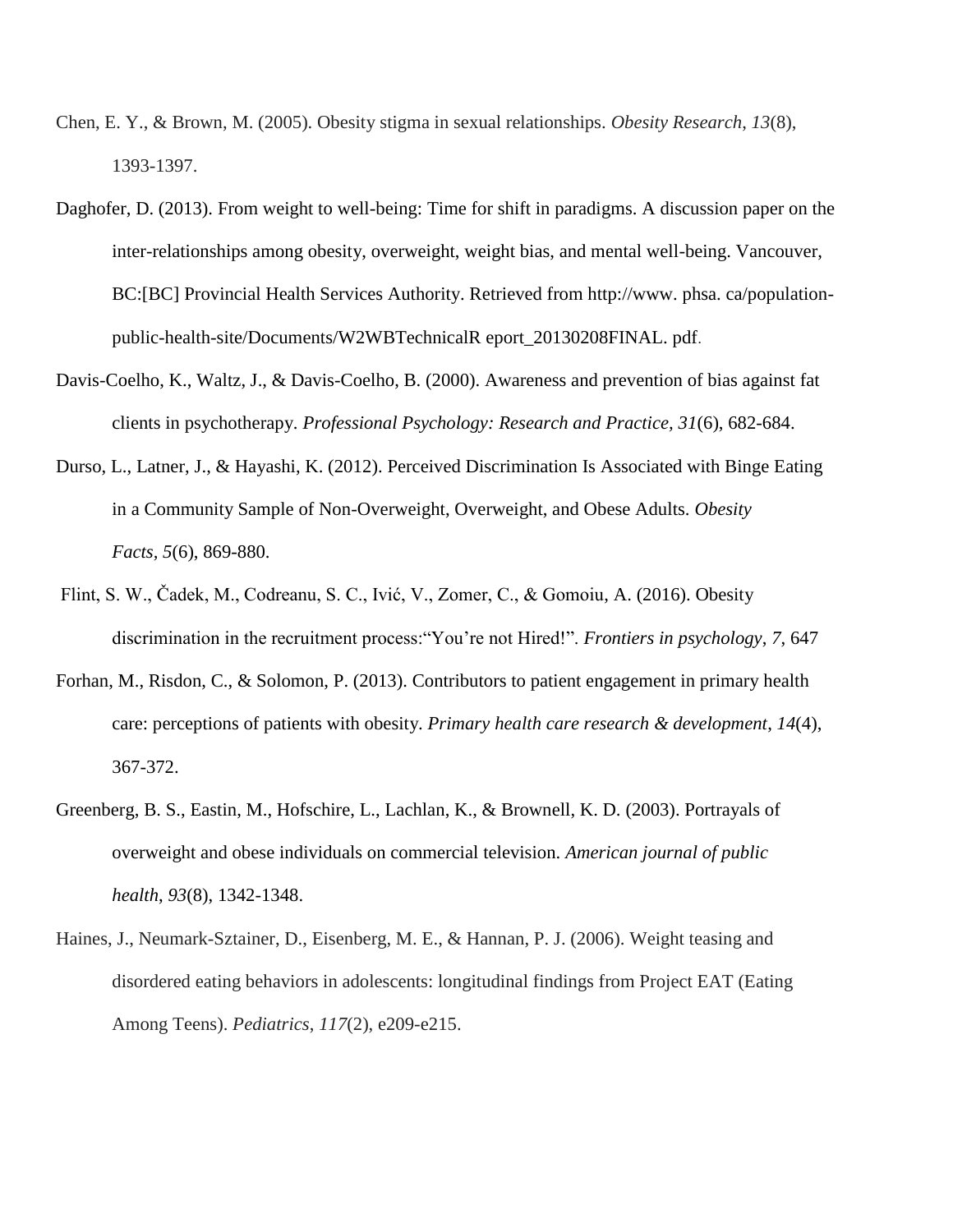- Harriger, J. A., Calogero, R. M., Witherington, D. C., & Smith, J. E. (2010). Body size stereotyping and internalization of the thin ideal in preschool girls. *Sex Roles*, *63*(9-10), 609-620.
- Hassel, T. D., & Lynn, T. (2002). Effects of obesity on the clinical judgments by Christian and non-Christian mental health professionals.
- Hassel, T. D., Amici, C. J., Thurston, N. S., & Gorsuch, R. L. (2001). Client weight as a barrier to nonbiased clinical judgment. *Journal of Psychology and Christianity, 20*(2), 145-161.
- Kenney, E. L., Gortmaker, S. L., Davison, K. K., & Austin, S. B. (2015). The academic penalty for gaining weight: a longitudinal, change-in-change analysis of BMI and perceived academic ability in middle school students. *International Journal of Obesity*, *39*(9), 1408.
- Kuk, JL., Ardern, CI, Church TS, Sharma AM, Padwal R, Sui X, et al. Edmonton Obesity Staging System: association with weight history and mortality risk. Appl Physiol Nutr Metab. 2011;36(4):570–6. doi:10.1139/h11-058.
- Latner, J. D., & Stunkard, A. J. (2003). Getting worse: the stigmatization of obese children. *Obesity research*, *11*(3), 452-456.
- Maureen C. McHugh. (2019) [Addressing Anti-Fat Bias in Psychology: Education and](https://www.tandfonline.com/doi/abs/10.1080/23293691.2019.1653579)  [Resistance.](https://www.tandfonline.com/doi/abs/10.1080/23293691.2019.1653579) *Women's Reproductive Health* 6:4, pages 252-258.
- O'Hara, L., & Gregg, J. (2010). Don't diet: Adverse effects of the weight centered health paradigm. In *Modern dietary fat intakes in disease promotion* (pp. 431-441). Humana Press, Totowa, NJ.
- O'Hara, L., Gregg, J. (2012). Human rights casualties from the "war on obesity": Why focusing on body weight is inconsistent with a human rights approach to health. Fat Studies, 1(1), 32-46.
- Pascal, B., & Kurpius, S. E. R. (2012). Perceptions of clients: Influences of client weight and job status. *Professional Psychology: Research and Practice, 43*(4), 349-355.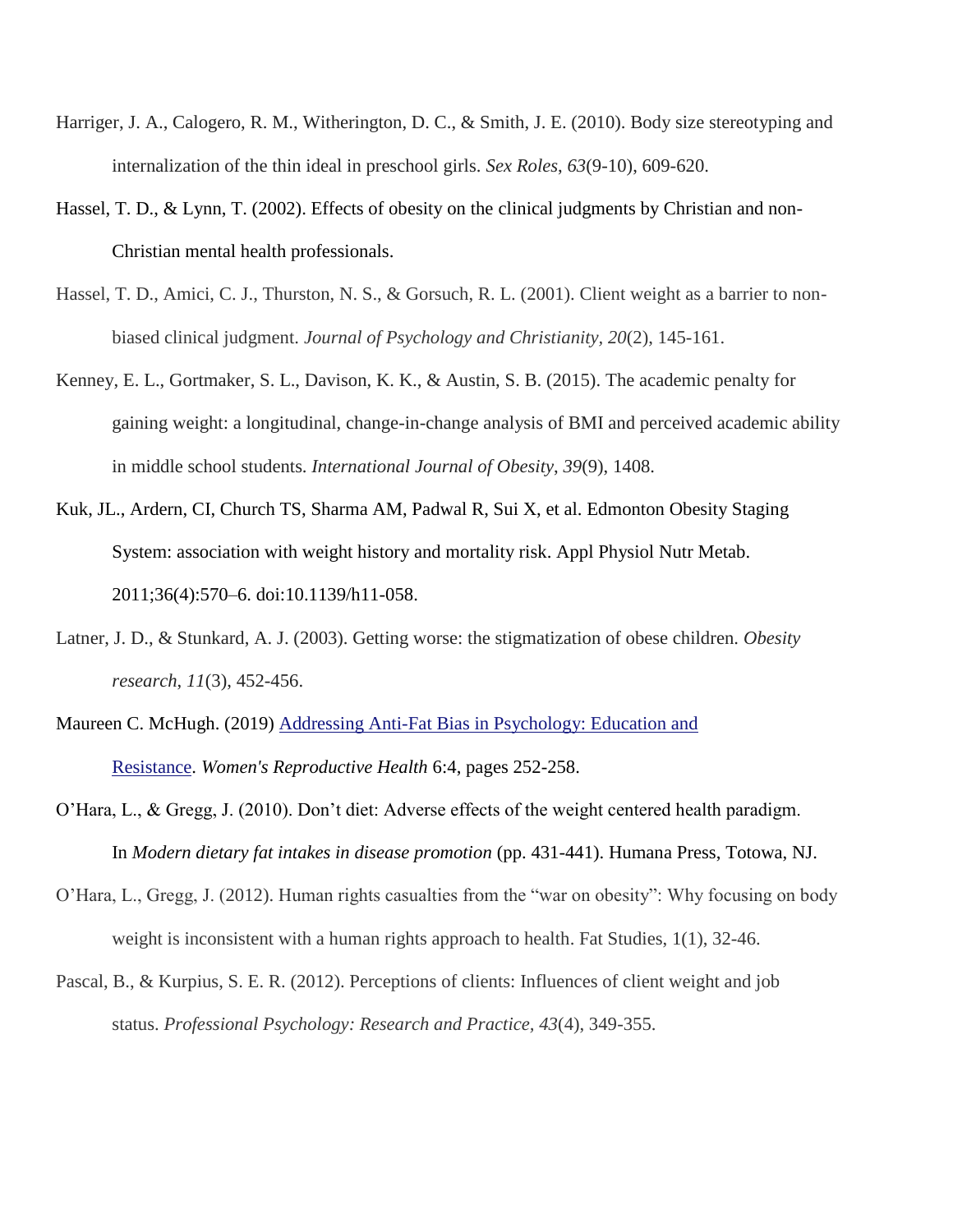- Pearl, R. L., Dovidio, J. F., Puhl, R. M., & Brownell, K. D. (2015). Exposure to weight-stigmatizing media: Effects on exercise intentions, motivation, and behavior. *Journal of health communication*, *20*(9), 1004-1013.
- Phelan, S. M., Burgess, D. J., Yeazel, M. W., Hellerstedt, W. L., Griffin, J. M., & van Ryn, M. (2015). Impact of weight bias and stigma on quality of care and outcomes for patients with obesity. *Obesity Reviews*, *16*(4), 319-326.
- Puhl, R. M., & Heuer, C. A. (2009). The stigma of obesity: a review and update. *Obesity*, *17*(5), 941- 964.
- Puhl, R. M., Andreyeva, T., & Brownell, K. D. (2008). Perceptions of weight discrimination: prevalence and comparison to race and gender discrimination in America. *International journal of obesity*, *32*(6), 992
- Puhl, R., & Suh, Y. (2015). Health consequences of weight stigma: implications for obesity prevention and treatment. *Current obesity reports*, *4*(2), 182-19.
- Puhl, R., Peterson, J. L., & Luedicke, J. (2013). Fighting obesity or obese persons? Public perceptions of obesity-related health messages. International Journal of Obesity, 37(6), 774e782.
- Robinson, T., Callister, M., & Jankoski, T. (2008). Portrayal of body weight on children's television sitcoms: A content analysis. *Body Image*, *5*(2), 141-151.
- Saguy, A. C. (2012). *What's wrong with fat?*. Oxford University Press.
- Schwartz, M., Chambliss, H., Brownell, K., Blair, S., & Billington, C. (2003). Weight Bias among Health Professionals Specializing in Obesity. *Obesity Research, 11*(9), 1033-1039.
- Sheets, V., & Ajmere, K. (2005). Are romantic partners a source of college students' weight concern? *Eating behaviors*, *6* (1), 1-9.